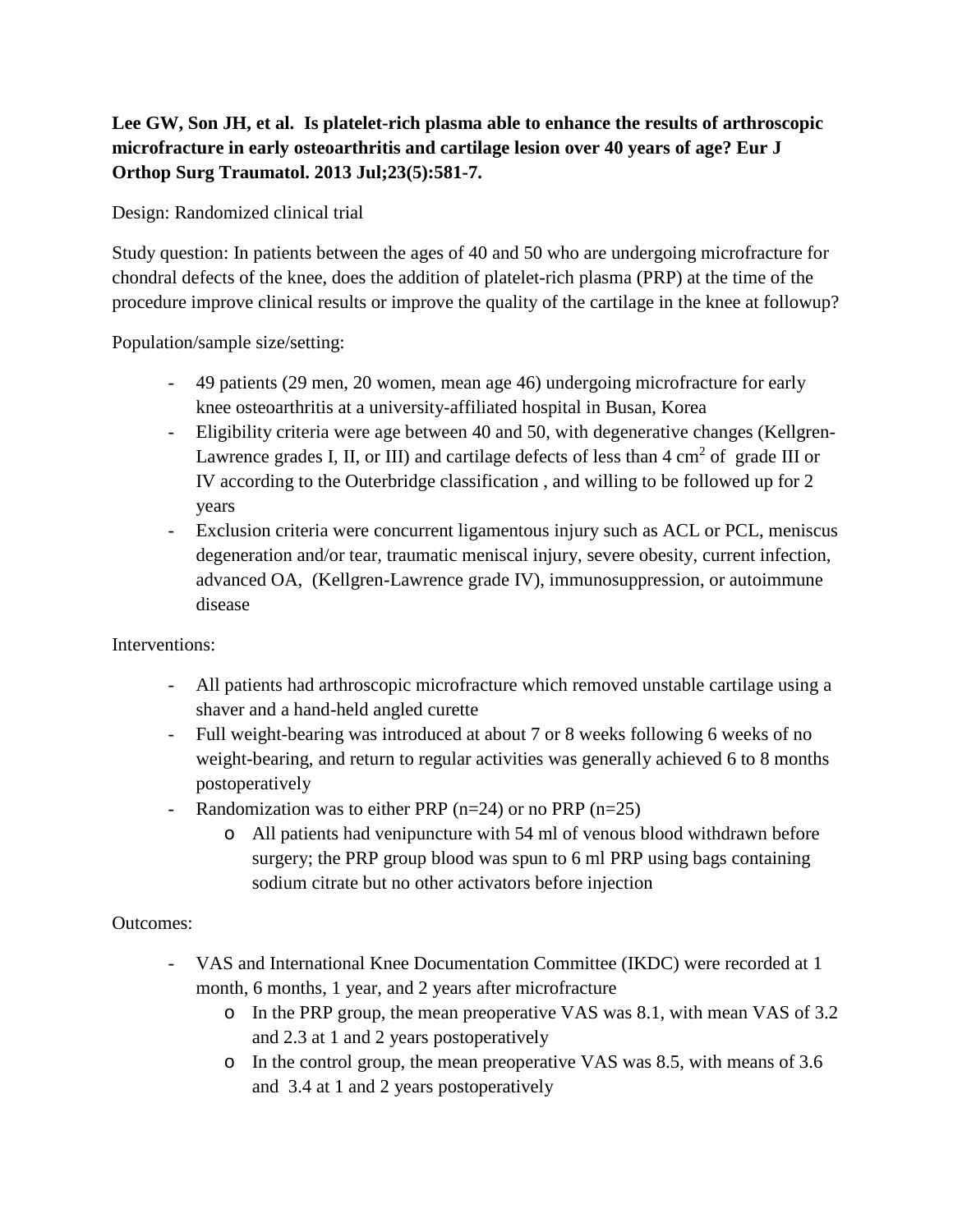- o In the PRP group, the mean preoperative IKDC was 49.5, with means of and 76.3 and 87.7 at 1 and 2 years postoperatively
- o In the control group, the mean preoperative IKDC was 46.7, with means of and 71.5 and 73.2 at 1 and 2 years postoperatively
- At final followup, 18 PRP patients reported complete pain relief; 5 were unchanged, and 1 was worse
	- o In the control group at final followup, 15 had complete pain relief, 5 were unchanged, and 5 were worse
- Sports activity levels prior to surgery and at 2 years were recorded
	- o This ability improved in 84.2% of PRP patients and in 68.5% of control patients
- Repeat arthroscopy was done by an independent examiner in 10 randomly selected patients in each group between 4 and 6 months postoperatively, usually at about 5 months
	- o In the PRP patients, the cartilage defects were covered with near-similar tissue to the surrounding normal cartilage on macroscopic inspection, was at about 80% level of normal residual cartilage, and was firm or hard when palpated by a probe
	- o In the control patients, the cartilage defects were covered with less firm tissue compared to the surrounding normal cartilage on macroscopic inspection, was at about 50% level of normal residual cartilage, and was fragile when palpated by a probe

## Authors' conclusions:

- The effectiveness of microfracture is generally not satisfactory in patients over 40
- The addition of intra-articular PRP at the time of microfracture improves the quality and growth level of the cartilage in the defective areas of the knee compared to when no PRP is administered
- One limitation of the study is that a microscopic study of the postoperative cartilage was not done at the time of the second arthroscopy
- If PRP is shown to be effective in this setting, the use of microfracture could be extended to patients as old as 50

## Comments:

- Although improvements within groups were reported with unpaired t-tests for scores before and after the procedure, there were no independent sample t-tests to compare groups directly
- There appears to be a misprint either in the text or in Figure 2, where the level of cartilage in the control knees is reported; in the text, the cartilage is at 50% of the normal residual level, and in Figure 2 it is at 30%